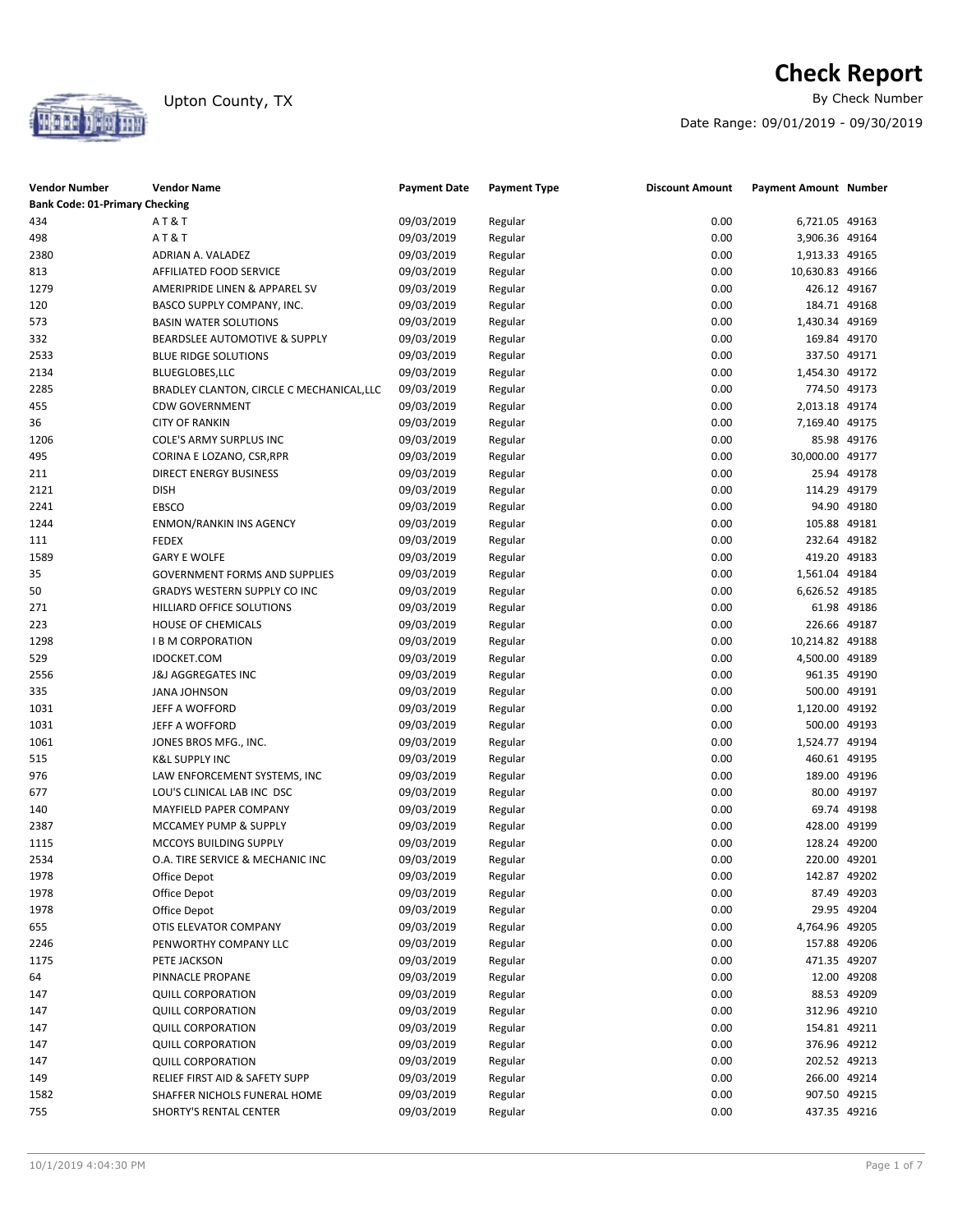| Vendor Number | <b>Vendor Name</b>                                               | <b>Payment Date</b>      | <b>Payment Type</b> | <b>Discount Amount</b> | <b>Payment Amount Number</b> |             |
|---------------|------------------------------------------------------------------|--------------------------|---------------------|------------------------|------------------------------|-------------|
| 1376          | SIERRA SPRINGS                                                   | 09/03/2019               | Regular             | 0.00                   | 122.13 49217                 |             |
| 2329          | SKTR, INC                                                        | 09/03/2019               | Regular             | 0.00                   | 650.00 49218                 |             |
| 898           | SOUTH PLAINS FORENSIC PATH.                                      | 09/03/2019               | Regular             | 0.00                   | 4,950.00 49219               |             |
| 861           | STANDARD STRUCTURES INC.                                         | 09/03/2019               | Regular             | 0.00                   | 804.66 49220                 |             |
| 869           | STEPHEN DODD, ATTY AT LAW                                        | 09/03/2019               | Regular             | 0.00                   | 500.00 49221                 |             |
| 703           | <b>STONES HOME CENTER</b>                                        | 09/03/2019               | Regular             | 0.00                   | 1,141.07 49222               |             |
| 2238          | SYNCB/AMAZON                                                     | 09/03/2019               | Regular             | 0.00                   | 277.61 49223                 |             |
| 215           | <b>TEXAS ASSOCIATION OF COUNTIES</b>                             | 09/03/2019               | Regular             | 0.00                   | 100.00 49224                 |             |
| 549           | THE BOSWORTH COMPANY                                             | 09/03/2019               | Regular             | 0.00                   | 555.00 49225                 |             |
| 759           | <b>TIFCO INDUSTRIES</b>                                          | 09/03/2019               | Regular             | 0.00                   | 371.14 49226                 |             |
| 2170          | TOOLS PLUS INDUSTRIES L.L.C                                      | 09/03/2019               | Regular             | 0.00                   | 526.36 49227                 |             |
| 158           | UNIFIRST CORPORATION                                             | 09/03/2019               | Regular             | 0.00                   | 637.26 49228                 |             |
| 84            | VANGARD WIRELESS, LLC                                            | 09/03/2019               | Regular             | 0.00                   | 175.00 49229                 |             |
| 98            | <b>WAGNER SUPPLY</b>                                             | 09/03/2019               | Regular             | 0.00                   | 842.51 49230                 |             |
| 246           | <b>WARREN CAT</b>                                                | 09/03/2019               | Regular             | 0.00                   | 7,740.00 49231               |             |
| 101           | <b>WEST PAYMENT CENTER</b>                                       | 09/03/2019               | Regular             | 0.00                   | 160.12 49232                 |             |
| 101           | <b>WEST PAYMENT CENTER</b>                                       | 09/03/2019               | Regular             | 0.00                   | 155.00 49233                 |             |
| 442           | <b>WEST TEXAS CENTERS</b>                                        | 09/03/2019               | Regular             | 0.00                   | 684.00 49234                 |             |
| 673           | <b>XEROX CORPORATION</b>                                         | 09/03/2019               | Regular             | 0.00                   | 172.71 49235                 |             |
| 1064          | <b>BUSINESS CARD</b>                                             | 09/05/2019               | Regular             | 0.00                   | 16,385.97 49236              |             |
| 2382          | C&J CABLE                                                        | 09/05/2019               | Regular             | 0.00                   |                              | 67.81 49237 |
| 37            | <b>CITY OF MCCAMEY</b>                                           | 09/05/2019               | Regular             | 0.00                   | 17,477.53 49238              |             |
| 211           | <b>DIRECT ENERGY BUSINESS</b>                                    | 09/05/2019               | Regular             | 0.00                   | 266.96 49239                 |             |
| 954           | <b>GREAT AMERICA LEASING CORP</b>                                | 09/05/2019               | Regular             | 0.00                   | 403.40 49240                 |             |
| 735           | KYOCERA DOCUMENT SOLUTIONS AME                                   | 09/05/2019               | Regular             | 0.00                   | 197.35 49241                 |             |
| 273           | PILOT THOMAS LOGISTICS                                           | 09/05/2019               | Regular             | 0.00                   | 4,561.05 49242               |             |
| 1201          | <b>VERIZON WIRELESS</b>                                          | 09/05/2019               | Regular             | 0.00                   | 573.62 49243                 |             |
| 2384          | 7B SERVICES, LLC                                                 | 09/16/2019               | Regular             | 0.00                   | 3,145.00 49244               |             |
| 813           | AFFILIATED FOOD SERVICE                                          | 09/16/2019               | Regular             | 0.00                   | 11,108.12 49245              |             |
| 468           | <b>AIR SYSTEMS</b>                                               | 09/16/2019               | Regular             | 0.00                   | 7,418.00 49246               |             |
| 90            | ALLDREDGE GARDENS                                                | 09/16/2019               | Regular             | 0.00                   | 11,125.00 49247              |             |
| 1279          | AMERIPRIDE LINEN & APPAREL SV                                    | 09/16/2019               | Regular             | 0.00                   | 428.12 49248                 |             |
| 631           | <b>AUSTIN TURF &amp; TRACTOR</b>                                 | 09/16/2019               | Regular             | 0.00                   | 1,206.80 49249               |             |
| 2463          | AXON ENTERPRISE, INC                                             | 09/16/2019               | Regular             | 0.00                   | 276.00 49250                 |             |
| 561           | <b>B &amp; W CHEMICAL TOILETS, INC</b>                           | 09/16/2019               | Regular             | 0.00                   | 140.00 49251                 |             |
| 438           | <b>BAKER &amp; TAYLOR</b>                                        | 09/16/2019               | Regular             | 0.00                   | 161.96 49252                 |             |
| 1006          | <b>BARNES &amp; NOBLE, INC</b>                                   | 09/16/2019               | Regular             | 0.00                   | 149.08 49253                 |             |
| 573           | <b>BASIN WATER SOLUTIONS</b>                                     | 09/16/2019               | Regular             | 0.00                   | 1,268.05 49254               |             |
| 311           | BILL WILLIAMS TIRE CENTER                                        | 09/16/2019               | Regular             | 0.00                   | 162.23 49255                 |             |
| 1094<br>959   | <b>BLAKE'S AUTO PARTS</b>                                        | 09/16/2019<br>09/16/2019 | Regular             | 0.00<br>0.00           | 487.98 49256<br>152.00 49257 |             |
| 1218          | BURKE WELDING SUPPLY & TOOL CO<br>CATERPILLAR FINANCIAL SERVICES | 09/16/2019               | Regular<br>Regular  | 0.00                   | 42,648.07 49258              |             |
| 584           | <b>CISCO EQUIPMENT</b>                                           | 09/16/2019               | Regular             | 0.00                   |                              | 59.09 49259 |
| 2198          | <b>CRANE COUNTY FEED &amp; SUPPLY</b>                            | 09/16/2019               | Regular             | 0.00                   | 230.55 49260                 |             |
| 1076          | CROSS TEXAS SUPPLY LLC.                                          | 09/16/2019               | Regular             | 0.00                   | 111.60 49261                 |             |
| 43            | DECOTY COFFEE COMPANY                                            | 09/16/2019               | Regular             | 0.00                   | 780.50 49262                 |             |
| 211           | <b>DIRECT ENERGY BUSINESS</b>                                    | 09/16/2019               | Regular             | 0.00                   | 1,237.35 49263               |             |
| 2315          | <b>FORT STOCKTON PIONEER</b>                                     | 09/16/2019               | Regular             | 0.00                   |                              | 60.00 49264 |
| 600           | <b>GLASSCOCK CHEVROLET, INC</b>                                  | 09/16/2019               | Regular             | 0.00                   |                              | 7.00 49265  |
| 954           | <b>GREAT AMERICA LEASING CORP</b>                                | 09/16/2019               | Regular             | 0.00                   | 359.00 49266                 |             |
| 271           | HILLIARD OFFICE SOLUTIONS                                        | 09/16/2019               | Regular             | 0.00                   | 263.93 49267                 |             |
| 2558          | HOME MOTORS, INC                                                 | 09/16/2019               | Regular             | 0.00                   | 430.00 49268                 |             |
| 223           | <b>HOUSE OF CHEMICALS</b>                                        | 09/16/2019               | Regular             | 0.00                   |                              | 93.26 49269 |
| 1031          | JEFF A WOFFORD                                                   | 09/16/2019               | Regular             | 0.00                   | 1,280.00 49270               |             |
| 1982          | Jerry's Welding Service, Inc.                                    | 09/16/2019               | Regular             | 0.00                   |                              | 14.05 49271 |
| 1061          | JONES BROS MFG., INC.                                            | 09/16/2019               | Regular             | 0.00                   | 842.61 49272                 |             |
| 556           | J'S SERVICE CENTER                                               | 09/16/2019               | Regular             | 0.00                   | 107.91 49273                 |             |
| 392           | LAWNMOWER SALES & SERVICE, INC                                   | 09/16/2019               | Regular             | 0.00                   |                              | 14.00 49274 |
| 820           | LEON PATRICK WATER STATION                                       | 09/16/2019               | Regular             | 0.00                   | 100.00 49275                 |             |
| 227           | LETICIA TELLEZ                                                   | 09/16/2019               | Regular             | 0.00                   | 240.00 49276                 |             |
| 677           | LOU'S CLINICAL LAB INC DSC                                       | 09/16/2019               | Regular             | 0.00                   | 130.00 49277                 |             |
|               |                                                                  |                          |                     |                        |                              |             |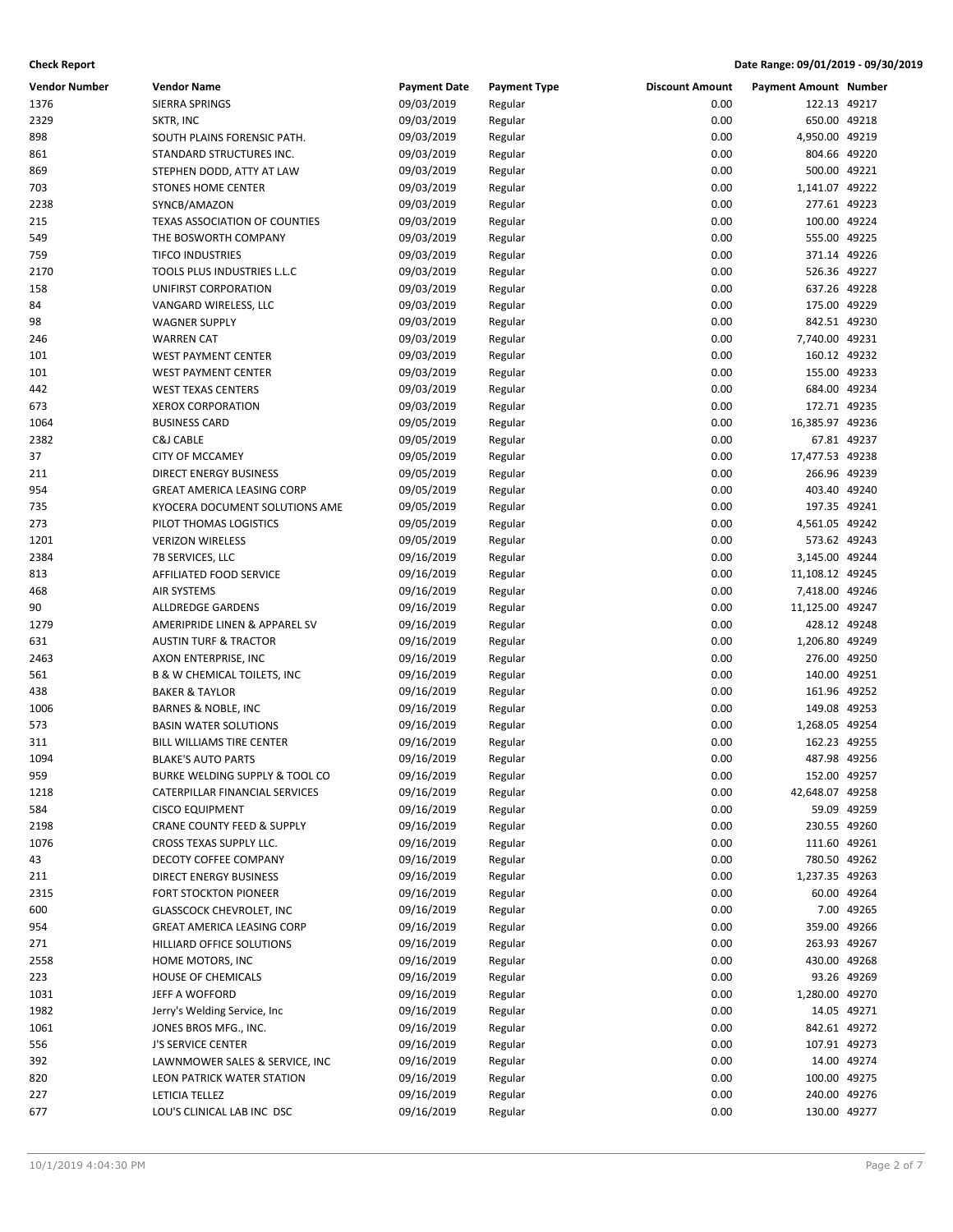| <b>Vendor Number</b> | <b>Vendor Name</b>                        | <b>Payment Date</b> | <b>Payment Type</b> | <b>Discount Amount</b> | <b>Payment Amount Number</b> |             |
|----------------------|-------------------------------------------|---------------------|---------------------|------------------------|------------------------------|-------------|
| 585                  | LOWES PAY AND SAVE INC/A RECEV            | 09/16/2019          | Regular             | 0.00                   |                              | 34.16 49278 |
| 140                  | MAYFIELD PAPER COMPANY                    | 09/16/2019          | Regular             | 0.00                   | 2,239.05 49279               |             |
| 420                  | MCCAMEY COUNTRY CLUB                      | 09/16/2019          | Regular             | 0.00                   | 1,005.00 49280               |             |
| 2512                 | MCCAMEY PHARMACY                          | 09/16/2019          | Regular             | 0.00                   | 392.40 49281                 |             |
| 2387                 | MCCAMEY PUMP & SUPPLY                     | 09/16/2019          | Regular             | 0.00                   |                              | 79.10 49282 |
| 241                  | MID-AMERICAN RESEARCH CHEMICAL            | 09/16/2019          | Regular             | 0.00                   | 560.44 49283                 |             |
| 574                  | MIDLAND SMALL ENGINE SERVICE              | 09/16/2019          | Regular             | 0.00                   | 568.15 49284                 |             |
| 702                  | MUELLER INC/ODESSA                        | 09/16/2019          | Regular             | 0.00                   | 230.54 49285                 |             |
| 1978                 | Office Depot                              | 09/16/2019          | Regular             | 0.00                   |                              | 37.48 49286 |
| 978                  | PAIGE TAMBUNGA SKEHAN                     | 09/16/2019          | Regular             | 0.00                   | 240.00 49287                 |             |
| 955                  | PECOS COUNTY AUDITOR                      | 09/16/2019          | Regular             | 0.00                   | 1,031.12 49288               |             |
| 370                  | POLICE LEGAL SCIENCES                     | 09/16/2019          | Regular             | 0.00                   | 480.00 49289                 |             |
| 680                  | PROFESSIONAL COMMUNICATIONS               | 09/16/2019          | Regular             | 0.00                   | 100.00 49290                 |             |
| 147                  | <b>QUILL CORPORATION</b>                  | 09/16/2019          | Regular             | 0.00                   |                              | 5.99 49291  |
| 147                  | <b>QUILL CORPORATION</b>                  | 09/16/2019          | Regular             | 0.00                   | 295.98 49292                 |             |
| 147                  | <b>QUILL CORPORATION</b>                  | 09/16/2019          | Regular             | 0.00                   | 409.99 49293                 |             |
| 147                  | <b>QUILL CORPORATION</b>                  | 09/16/2019          | Regular             | 0.00                   |                              | 42.58 49294 |
| 147                  | <b>QUILL CORPORATION</b>                  | 09/16/2019          | Regular             | 0.00                   | 365.83 49295                 |             |
| 147                  | <b>QUILL CORPORATION</b>                  | 09/16/2019          | Regular             | 0.00                   | 390.99 49296                 |             |
| 147                  | <b>QUILL CORPORATION</b>                  | 09/16/2019          | Regular             | 0.00                   | 347.99 49297                 |             |
| 147                  | <b>QUILL CORPORATION</b>                  | 09/16/2019          | Regular             | 0.00                   |                              | 31.99 49298 |
| 147                  | <b>QUILL CORPORATION</b>                  | 09/16/2019          | Regular             | 0.00                   |                              | 97.98 49299 |
| 1975                 | Rankin Country Club                       | 09/16/2019          | Regular             | 0.00                   | 472.64 49300                 |             |
| 189                  | RANKIN CTY HOSPITAL DISTRICT              | 09/16/2019          | Regular             | 0.00                   | 3,743.59 49301               |             |
| 149                  | RELIEF FIRST AID & SAFETY SUPP            | 09/16/2019          | Regular             | 0.00                   | 113.65 49302                 |             |
| 1376                 | SIERRA SPRINGS                            | 09/16/2019          | Regular             | 0.00                   |                              | 99.06 49303 |
| 837                  | SIGMA SOLUTIONS                           | 09/16/2019          | Regular             | 0.00                   | 1,615.98 49304               |             |
| 522                  | SIMS PLASTICS, INC                        | 09/16/2019          | Regular             | 0.00                   | 435.91 49305                 |             |
| 898                  | SOUTH PLAINS FORENSIC PATH.               | 09/16/2019          | Regular             | 0.00                   | 4,400.00 49306               |             |
| 861                  | STANDARD STRUCTURES INC.                  | 09/16/2019          | Regular             | 0.00                   | 202.80 49307                 |             |
| 1099                 | STATE RUBBER & ENVIRONMENTAL              | 09/16/2019          | Regular             | 0.00                   | 1,275.00 49308               |             |
| 869                  | STEPHEN DODD, ATTY AT LAW                 | 09/16/2019          | Regular             | 0.00                   | 360.00 49309                 |             |
| 527                  | TEXAS A&M AGRILIFE EXTENSION SERV         | 09/16/2019          | Regular             | 0.00                   | 830.00 49310                 |             |
| 2161                 | TEXAS STATE LIBRARY & ARCHIVES COMMISSION | 09/16/2019          | Regular             | 0.00                   | 212.00 49311                 |             |
| 985                  | THE CRANE NEWS                            | 09/16/2019          | Regular             | 0.00                   | 772.60 49312                 |             |
| 759                  | <b>TIFCO INDUSTRIES</b>                   | 09/16/2019          | Regular             | 0.00                   | 169.73 49313                 |             |
| 2557                 | TREMCO PRODUCTS, INC                      | 09/16/2019          | Regular             | 0.00                   | 675.83 49314                 |             |
| 158                  | UNIFIRST CORPORATION                      | 09/16/2019          | Regular             | 0.00                   | 203.55 49315                 |             |
| 103                  | UPTON CTY LIVESTOCK PROT ASSOC            | 09/16/2019          | Regular             | 0.00                   | 6,583.00 49316               |             |
| 282                  | <b>VOTEC</b>                              | 09/16/2019          | Regular             | 0.00                   | 1,500.00 49317               |             |
| 98                   | <b>WAGNER SUPPLY</b>                      | 09/16/2019          | Regular             | 0.00                   | 325.75 49318                 |             |
| 246                  | <b>WARREN CAT</b>                         | 09/16/2019          | Regular             | 0.00                   | 5,069.72 49319               |             |
| 101                  | <b>WEST PAYMENT CENTER</b>                | 09/16/2019          | Regular             | 0.00                   | 598.50 49320                 |             |
| 101                  | <b>WEST PAYMENT CENTER</b>                | 09/16/2019          | Regular             | 0.00                   | 409.50 49321                 |             |
| 772                  | WEST TEXAS FIRE EXTINGUISHER              | 09/16/2019          | Regular             | 0.00                   | 203.46 49322                 |             |
| 261                  | ZENO OFFICE SOLUTIONS                     | 09/16/2019          | Regular             | 0.00                   |                              | 10.88 49323 |
| 2309                 | BIG BEND TELEPHONE CO. INC.               | 09/19/2019          | Regular             | 0.00                   | 328.48 49324                 |             |
| 35                   | <b>GOVERNMENT FORMS AND SUPPLIES</b>      | 09/19/2019          | Regular             | 0.00                   | 126.34 49325                 |             |
| 1168                 | HAMPTON INN FT STOCKTON                   | 09/19/2019          | Regular             | 0.00                   | 942.48 49326                 |             |
| 2560                 | <b>HAYLEY ABALOS</b>                      | 09/19/2019          | Regular             | 0.00                   | 510.88 49327                 |             |
| 271                  | HILLIARD OFFICE SOLUTIONS                 | 09/19/2019          | Regular             | 0.00                   | 108.00 49328                 |             |
| 785                  | KONICA MINOLTA PREMIER FINANCE            | 09/19/2019          | Regular             | 0.00                   | 392.53 49329                 |             |
| 393                  | MCCAMEY BODY SHOP & PAINTING              | 09/19/2019          | Regular             | 0.00                   | 5,825.64 49330               |             |
| 273                  | PILOT THOMAS LOGISTICS                    | 09/19/2019          | Regular             | 0.00                   | 4,175.94 49331               |             |
| 94                   | <b>REPUBLIC SERVICES #688</b>             | 09/19/2019          | Regular             | 0.00                   | 3,129.45 49332               |             |
| 673                  | <b>XEROX CORPORATION</b>                  | 09/19/2019          | Regular             | 0.00                   | 176.82 49333                 |             |
| 261                  | ZENO OFFICE SOLUTIONS                     | 09/19/2019          | Regular             | 0.00                   | 350.00 49334                 |             |
| 1120                 | AT&T                                      | 09/19/2019          | Regular             | 0.00                   | 106.81 49335                 |             |
| 434                  | AT&T                                      | 09/19/2019          | Regular             | 0.00                   | 458.96 49336                 |             |
| 211                  | DIRECT ENERGY BUSINESS                    | 09/19/2019          | Regular             | 0.00                   | 11,719.95 49337              |             |
| 201                  | DIRECT TV                                 | 09/19/2019          | Regular             | 0.00                   |                              | 79.03 49338 |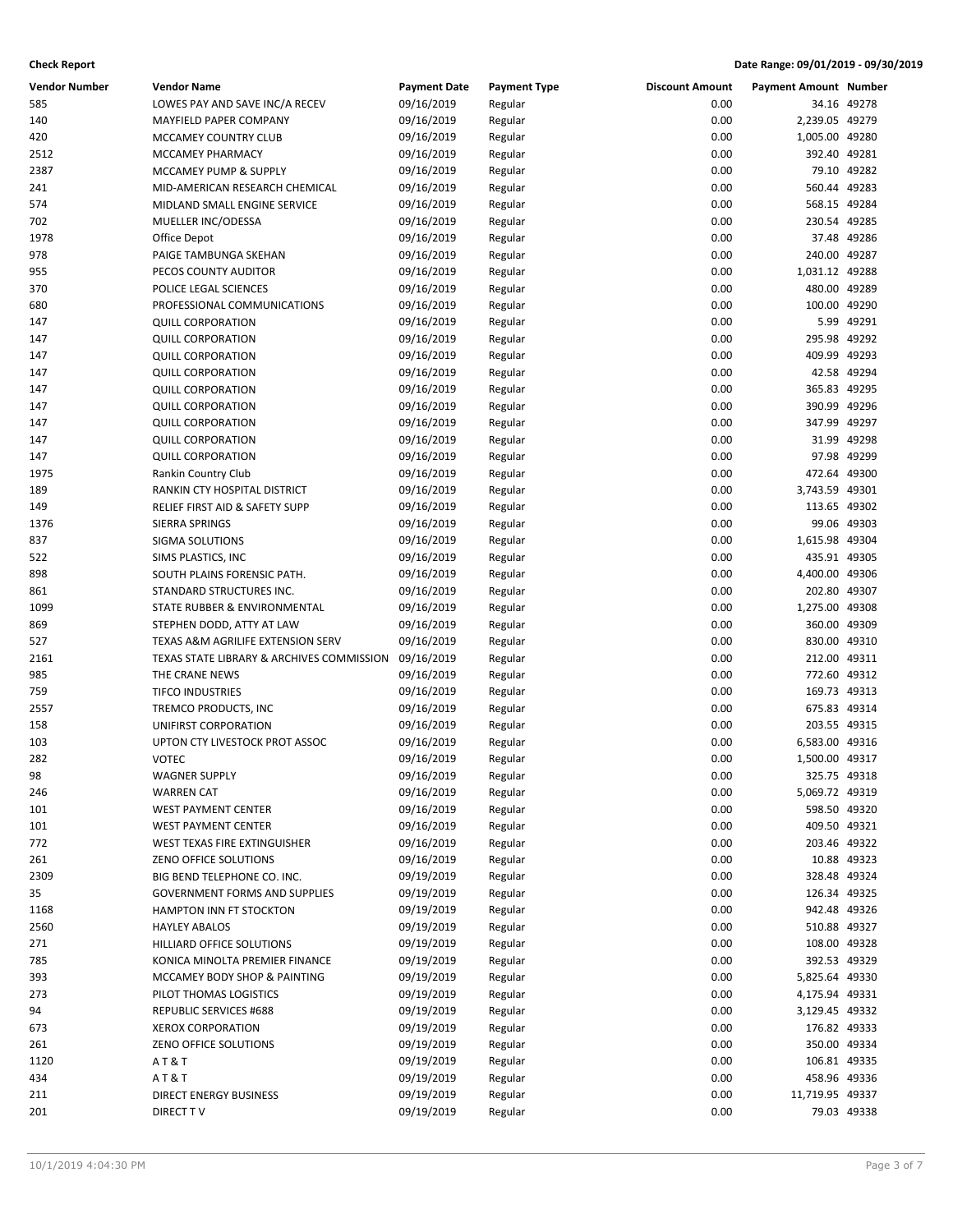| <b>Vendor Number</b> | <b>Vendor Name</b>              | <b>Payment Date</b> | <b>Payment Type</b> | <b>Discount Amount</b> | <b>Payment Amount Number</b> |                      |
|----------------------|---------------------------------|---------------------|---------------------|------------------------|------------------------------|----------------------|
| 83                   | <b>TEXAS GAS SERVICE</b>        | 09/19/2019          | Regular             | 0.00                   | 1,261.24 49339               |                      |
| 498                  | AT&T                            | 09/27/2019          | Regular             | 0.00                   | 2,134.42 49340               |                      |
| 138                  | <b>CELIA HOOKER</b>             | 09/27/2019          | Regular             | 0.00                   |                              | 10.00 49341          |
| 211                  | <b>DIRECT ENERGY BUSINESS</b>   | 09/27/2019          | Regular             | 0.00                   | 4,331.19 49342               |                      |
| 201                  | <b>DIRECT TV</b>                | 09/27/2019          | Regular             | 0.00                   |                              | 89.70 49343          |
| 2121                 | <b>DISH</b>                     | 09/27/2019          | Regular             | 0.00                   | 114.29 49344                 |                      |
| 1298                 | <b>I B M CORPORATION</b>        | 09/27/2019          | Regular             | 0.00                   | 9,299.76 49345               |                      |
| 735                  | KYOCERA DOCUMENT SOLUTIONS AME  | 09/27/2019          | Regular             | 0.00                   | 197.35 49346                 |                      |
| 2562                 | <b>LYLANIE SMITH</b>            | 09/27/2019          | Regular             | 0.00                   | 240.00 49347                 |                      |
| 789                  | <b>MARY GLENN</b>               | 09/27/2019          | Regular             | 0.00                   |                              | 10.00 49348          |
| 1175                 | PETE JACKSON                    | 09/27/2019          | Regular             | 0.00                   | 917.35 49349                 |                      |
| 317                  | PILOT THOMAS LOGISTICS. LLC     | 09/27/2019          | Regular             | 0.00                   | 7,594.43 49350               |                      |
| 147                  | <b>QUILL CORPORATION</b>        | 09/27/2019          | Regular             | 0.00                   |                              | 35.98 49351          |
| 2415                 | SALINA FRANCO                   | 09/27/2019          | Regular             | 0.00                   | 240.00 49352                 |                      |
| 2415                 | SALINA FRANCO                   | 09/27/2019          | Regular             | 0.00                   | -240.00 49352                |                      |
| 1376                 | <b>SIERRA SPRINGS</b>           | 09/27/2019          | Regular             | 0.00                   | 122.10 49353                 |                      |
| 546                  | TX CHILD SUPP DISBURSEMENT      | 09/12/2019          | <b>Bank Draft</b>   | 0.00                   |                              | 2,190.92 DFT0001953  |
| 1388                 | <b>INTERNAL REVENUE SERVICE</b> | 09/13/2019          | <b>Bank Draft</b>   | 0.00                   |                              | 22,667.70 DFT0001954 |
| 1388                 | <b>INTERNAL REVENUE SERVICE</b> | 09/13/2019          | <b>Bank Draft</b>   | 0.00                   |                              | 5,301.32 DFT0001955  |
| 1388                 | <b>INTERNAL REVENUE SERVICE</b> | 09/13/2019          | <b>Bank Draft</b>   | 0.00                   |                              | 16,296.99 DFT0001956 |
| 1388                 | <b>INTERNAL REVENUE SERVICE</b> | 09/13/2019          | <b>Bank Draft</b>   | 0.00                   |                              | 5.76 DFT0001962      |
| 1388                 | <b>INTERNAL REVENUE SERVICE</b> | 09/13/2019          | <b>Bank Draft</b>   | 0.00                   |                              | 1.34 DFT0001963      |
| 546                  | TX CHILD SUPP DISBURSEMENT      | 09/26/2019          | <b>Bank Draft</b>   | 0.00                   |                              | 2,190.92 DFT0001968  |
| 1388                 | <b>INTERNAL REVENUE SERVICE</b> | 09/27/2019          | <b>Bank Draft</b>   | 0.00                   |                              | 21,938.42 DFT0001969 |
| 1388                 | <b>INTERNAL REVENUE SERVICE</b> | 09/27/2019          | <b>Bank Draft</b>   | 0.00                   |                              | 5,130.78 DFT0001970  |
| 1388                 | <b>INTERNAL REVENUE SERVICE</b> | 09/27/2019          | <b>Bank Draft</b>   | 0.00                   |                              | 15,604.93 DFT0001971 |
|                      |                                 |                     |                     |                        |                              |                      |

### **Bank Code 01 Summary**

|                       | Payable | Payment |                 |            |
|-----------------------|---------|---------|-----------------|------------|
| <b>Payment Type</b>   | Count   | Count   | <b>Discount</b> | Payment    |
| <b>Regular Checks</b> | 258     | 191     | 0.00            | 347,030.70 |
| <b>Manual Checks</b>  | 0       | 0       | 0.00            | 0.00       |
| <b>Voided Checks</b>  | 0       | 1       | 0.00            | $-240.00$  |
| <b>Bank Drafts</b>    | 10      | 10      | 0.00            | 91,329.08  |
| EFT's                 | 0       | 0       | 0.00            | 0.00       |
|                       | 268     | 202     | 0.00            | 438,119.78 |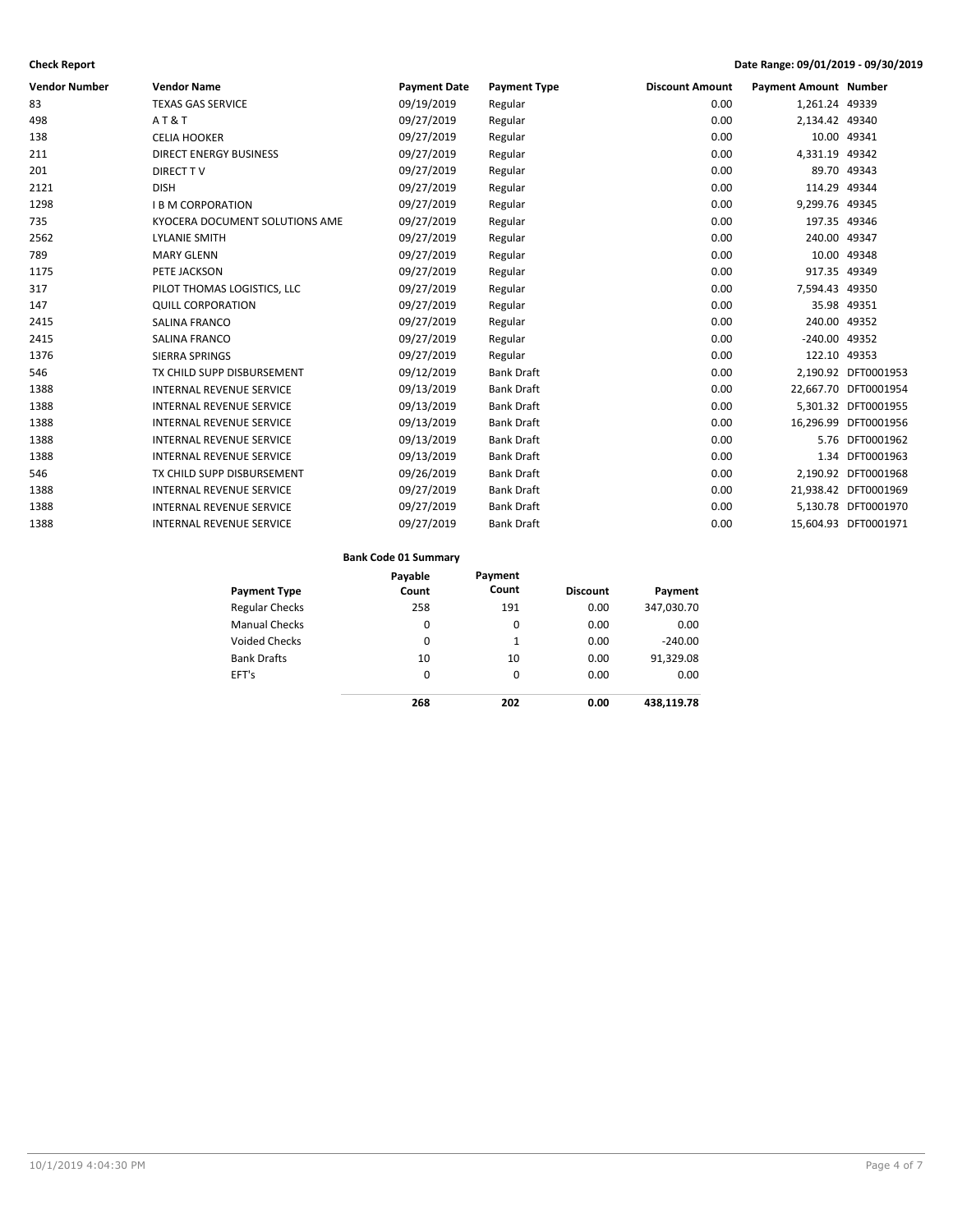| Vendor Number                        | <b>Vendor Name</b>    | <b>Payment Date</b> | <b>Payment Type</b> | Discount Amount | <b>Payment Amount Number</b> |  |
|--------------------------------------|-----------------------|---------------------|---------------------|-----------------|------------------------------|--|
| Bank Code: 15-Employee Benefit Trust |                       |                     |                     |                 |                              |  |
| 770                                  | <b>BAKER BENEFITS</b> | 09/03/2019          | Regular             | 0.00            | 35,004.03 95184              |  |
| 2046                                 | SYNCSTREAM SOLUTIONS  | 09/27/2019          | Regular             | 0.00            | 2.476.09 95185               |  |
|                                      |                       |                     |                     |                 |                              |  |

|  | <b>Bank Code 15 Summary</b> |
|--|-----------------------------|
|--|-----------------------------|

| <b>Payment Type</b>   | Payable<br>Count | Payment<br>Count | <b>Discount</b> | Payment   |
|-----------------------|------------------|------------------|-----------------|-----------|
| <b>Regular Checks</b> | 2                | 2                | 0.00            | 37,480.12 |
| <b>Manual Checks</b>  | 0                | 0                | 0.00            | 0.00      |
| Voided Checks         | 0                | 0                | 0.00            | 0.00      |
| <b>Bank Drafts</b>    | 0                | 0                | 0.00            | 0.00      |
| EFT's                 | 0                | 0                | 0.00            | 0.00      |
|                       | ,                | 2                | 0.00            | 37.480.12 |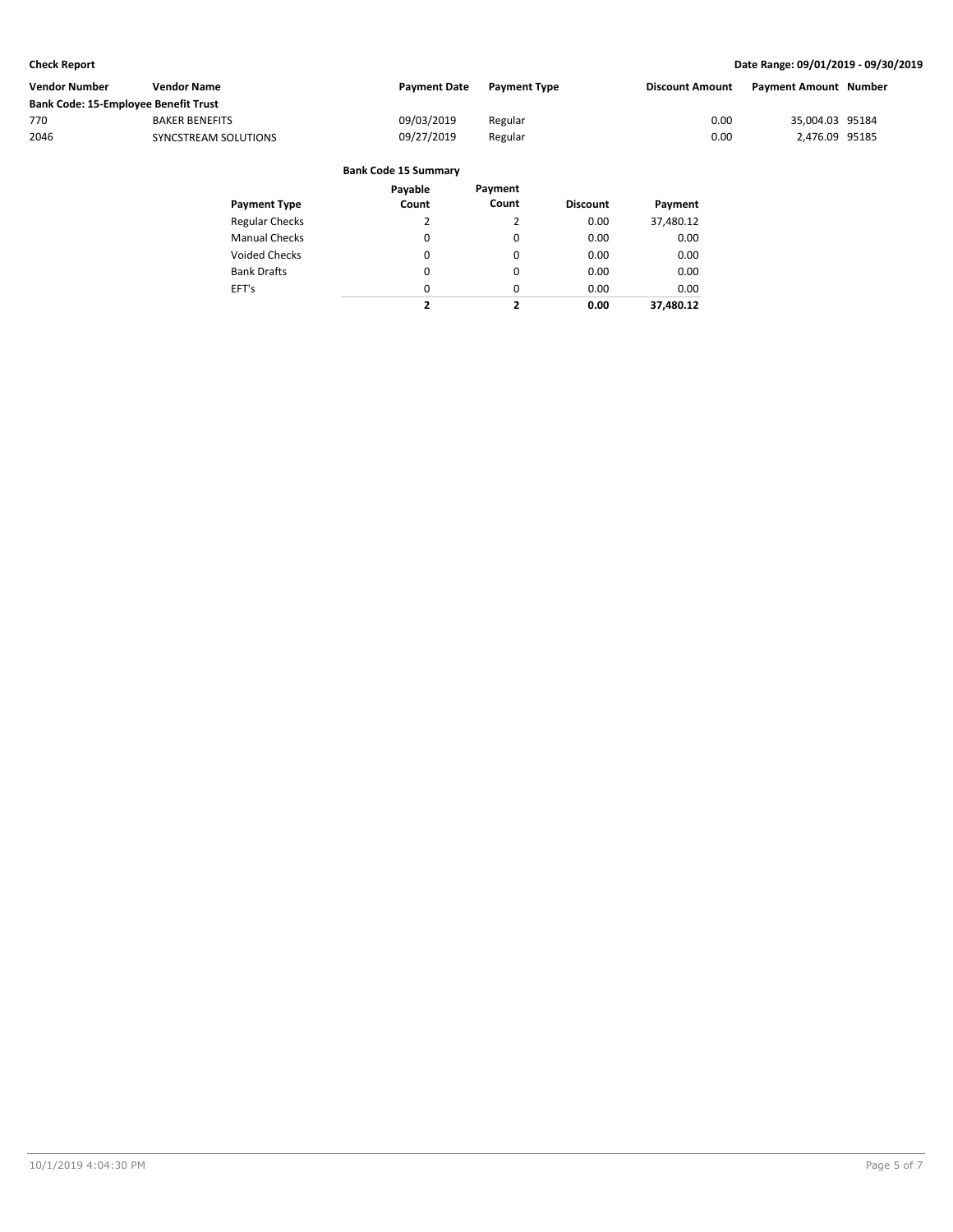| <b>Vendor Name</b>                         | <b>Payment Date</b> | <b>Payment Type</b> | <b>Discount Amount</b> | <b>Payment Amount Number</b> |                   |
|--------------------------------------------|---------------------|---------------------|------------------------|------------------------------|-------------------|
| Bank Code: 17-Upton / Reagan               |                     |                     |                        |                              |                   |
| Texas Juvenile Justice Department          | 09/18/2019          | Regular             | 0.00                   | 373.91 60523                 |                   |
| <b>MYLIN GOODLOE</b>                       | 09/27/2019          | Regular             | 0.00                   | 696.32 60524                 |                   |
| SAM HOUSTON STATE UNIVERSITY - CMIT        | 09/27/2019          | Regular             | 0.00                   | 170.00 60525                 |                   |
| UNIVERSITY HOTEL AT SAM HOUSTON STATE UNI' |                     | Regular             | 0.00                   | 525.00 60526                 |                   |
| <b>VERIZON WIRELESS</b>                    | 09/27/2019          | Regular             | 0.00                   | 261.69 60527                 |                   |
| <b>INTERNAL REVENUE SERVICE</b>            | 09/13/2019          | <b>Bank Draft</b>   | 0.00                   |                              | 125.40 DFT0001958 |
| <b>INTERNAL REVENUE SERVICE</b>            | 09/13/2019          | <b>Bank Draft</b>   | 0.00                   |                              | 536.16 DFT0001959 |
| <b>INTERNAL REVENUE SERVICE</b>            | 09/13/2019          | <b>Bank Draft</b>   | 0.00                   |                              | 197.86 DFT0001960 |
| INTERNAL REVENUE SERVICE                   | 09/13/2019          | <b>Bank Draft</b>   | 0.00                   |                              | 0.58 DFT0001964   |
| INTERNAL REVENUE SERVICE                   | 09/13/2019          | <b>Bank Draft</b>   | 0.00                   |                              | 2.48 DFT0001965   |
| INTERNAL REVENUE SERVICE                   | 09/13/2019          | <b>Bank Draft</b>   | 0.00                   | 1.86                         | DFT0001966        |
| INTERNAL REVENUE SERVICE                   | 09/27/2019          | <b>Bank Draft</b>   | 0.00                   |                              | 125.98 DFT0001973 |
| INTERNAL REVENUE SERVICE                   | 09/27/2019          | <b>Bank Draft</b>   | 0.00                   |                              | 538.64 DFT0001974 |
| <b>INTERNAL REVENUE SERVICE</b>            | 09/27/2019          | <b>Bank Draft</b>   | 0.00                   |                              | 199.72 DFT0001975 |
|                                            |                     | 09/27/2019          |                        |                              |                   |

### **Bank Code 17 Summary**

|                       | Payable | Payment |                 |          |
|-----------------------|---------|---------|-----------------|----------|
| <b>Payment Type</b>   | Count   | Count   | <b>Discount</b> | Payment  |
| <b>Regular Checks</b> | 5       | 5       | 0.00            | 2,026.92 |
| <b>Manual Checks</b>  | 0       | 0       | 0.00            | 0.00     |
| Voided Checks         | 0       | 0       | 0.00            | 0.00     |
| <b>Bank Drafts</b>    | 9       | 9       | 0.00            | 1.728.68 |
| EFT's                 |         |         | 8.88            | 3,759:88 |